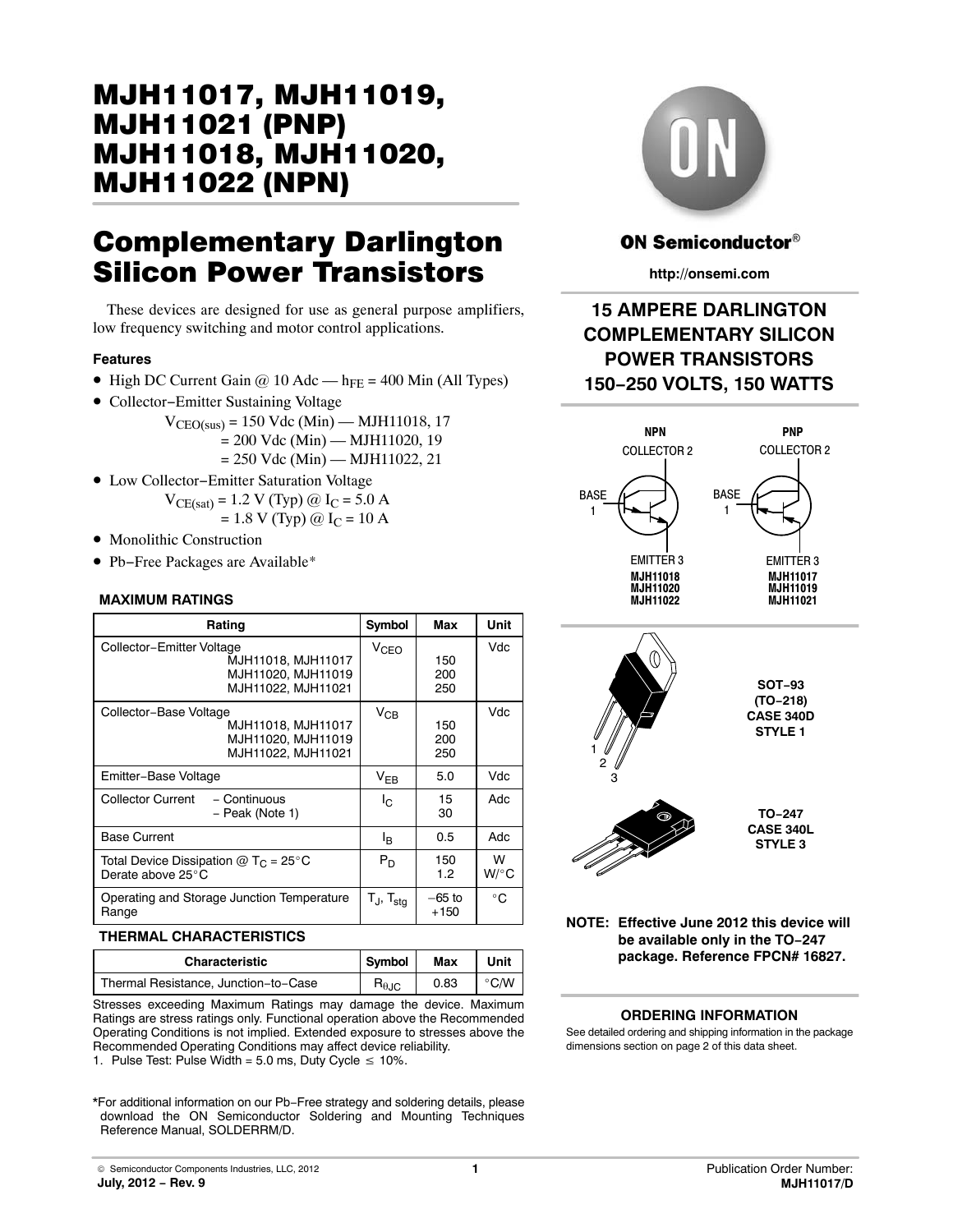# **MARKING DIAGRAMS**

<span id="page-1-0"></span>

### **ORDERING INFORMATION**

| <b>Device Order Number</b> | <b>Package Type</b>   | <b>Shipping</b> |  |
|----------------------------|-----------------------|-----------------|--|
| MJH11017G                  | $TO-218$<br>(Pb-Free) | 30 Units / Rail |  |
| MJH11018G                  | $TO-218$<br>(Pb-Free) | 30 Units / Rail |  |
| MJH11019G                  | $TO-218$<br>(Pb-Free) | 30 Units / Rail |  |
| MJH11020G                  | $TO-218$<br>(Pb-Free) | 30 Units / Rail |  |
| MJH11021G                  | $TO-218$<br>(Pb-Free) | 30 Units / Rail |  |
| MJH11022G                  | TO-218<br>(Pb-Free)   | 30 Units / Rail |  |
| MJH11017G                  | $TO-247$<br>(Pb-Free) | 30 Units / Rail |  |
| MJH11018G                  | $TO-247$<br>(Pb-Free) | 30 Units / Rail |  |
| MJH11019G                  | $TO-247$<br>(Pb-Free) | 30 Units / Rail |  |
| MJH11020G                  | $TO-247$<br>(Pb-Free) | 30 Units / Rail |  |
| MJH11021G                  | $TO-247$<br>(Pb-Free) | 30 Units / Rail |  |
| MJH11022G                  | TO-247<br>(Pb-Free)   | 30 Units / Rail |  |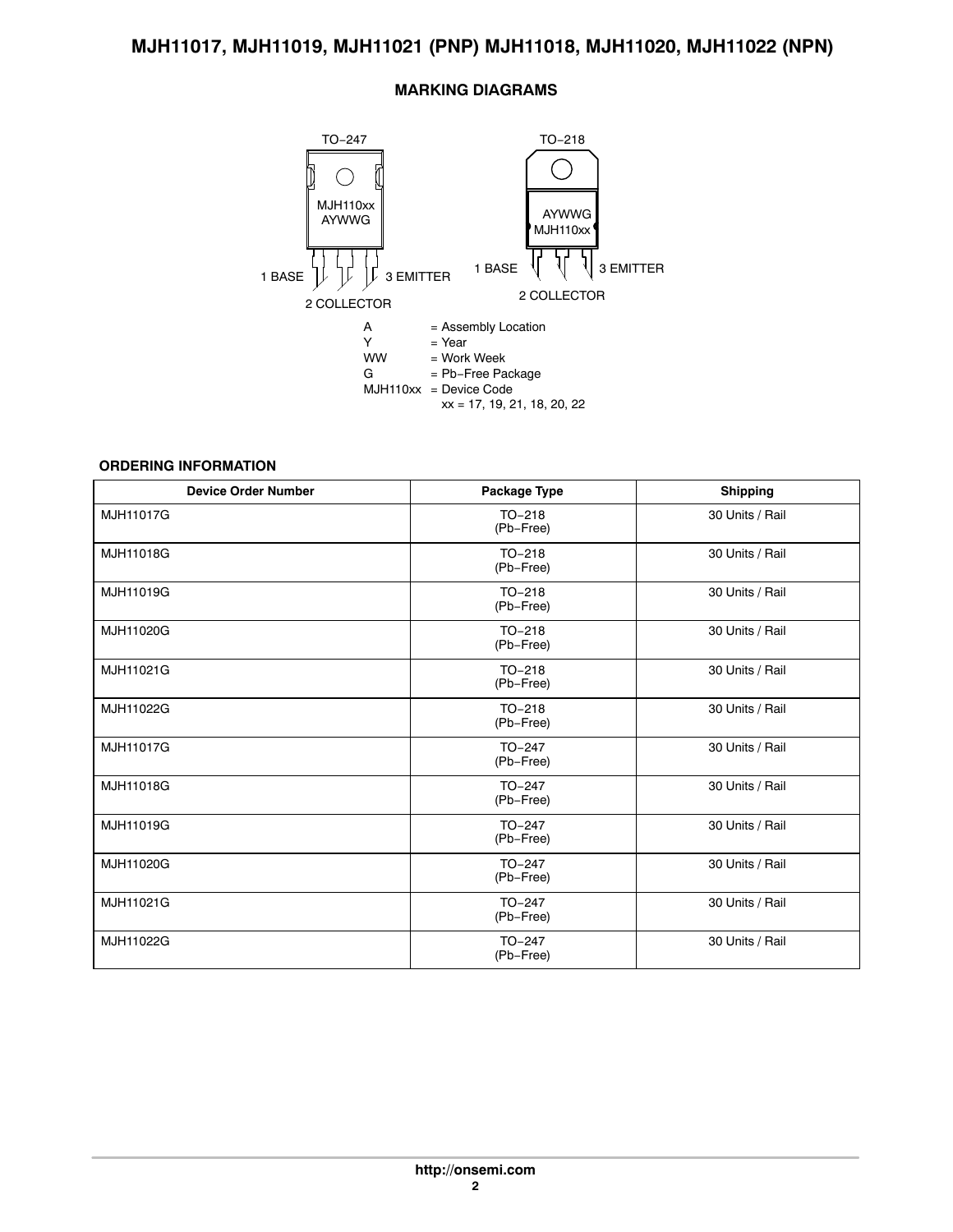

ÎÎÎÎ

 $\frac{t_s}{t}$  4.4 2.7  $\mu s$ 

 $\frac{1}{6}$  t<sub>f</sub> 2.5 2.5  $\mu s$ 

 $\mu$ s

 $\begin{array}{|c|c|c|}\n\hline\n2.7 & \mu s \\
\hline\n0.5 & \mu g\n\end{array}$ 

4.4 2.7  $\mu$ s

 $2.5$   $2.5$   $\mu s$ 

 $\frac{1}{2}$  2.7  $\mu$ s

 $\frac{5}{1}$  2.5  $\mu$ s

<u> III de la provincia de la provincia de la provincia de la provincia de la provincia de la provincia de la prov</u>

ÎÎÎÎ

ÎÎÎ

# **ELECTRICAL CHARACTERISTICS** (T<sub>C</sub> = 25°C unless otherwise noted)<br>
————————————————————

| <b>Characteristic</b>                                                                                                                                                                                       |                                             |                | <b>Min</b>                                           | <b>Max</b>                                                | Unit                     |
|-------------------------------------------------------------------------------------------------------------------------------------------------------------------------------------------------------------|---------------------------------------------|----------------|------------------------------------------------------|-----------------------------------------------------------|--------------------------|
| <b>OFF CHARACTERISTICS</b>                                                                                                                                                                                  |                                             |                |                                                      |                                                           |                          |
| Collector-Emitter Sustaining Voltage (Note 2)<br>$(I_C = 0.1$ Adc, $I_B = 0$ )<br>MJH11017, MJH11018<br>MJH11019, MJH11020<br>MJH11021, MJH11022                                                            |                                             | $V_{CEO(sus)}$ | 150<br>200<br>250                                    | $\equiv$<br>$\overline{\phantom{m}}$<br>$\qquad \qquad -$ | Vdc                      |
| <b>Collector Cutoff Current</b><br>$(V_{CE} = 75$ Vdc, $I_B = 0)$<br>MJH11017, MJH11018<br>MJH11019, MJH11020<br>$(V_{CE} = 100$ Vdc, $I_B = 0$ )<br>$(V_{CF} = 125$ Vdc, $I_B = 0$ )<br>MJH11021, MJH11022 |                                             |                | $\overline{\phantom{m}}$<br>$\equiv$<br>$\equiv$     | 1.0<br>1.0<br>1.0                                         | mAdc                     |
| <b>Collector Cutoff Current</b><br>$(V_{CE}$ = Rated $V_{CB}$ , $V_{BE(off)}$ = 1.5 Vdc)<br>$(V_{CE}$ = Rated $V_{CB}$ , $V_{BE}$ <sub>(off)</sub> = 1.5 Vdc, T <sub>J</sub> = 150 °C)                      |                                             |                | $\overline{\phantom{m}}$<br>$\overline{\phantom{0}}$ | 0.5<br>5.0                                                | mAdc                     |
| Emitter Cutoff Current ( $V_{BE}$ = 5.0 Vdc $I_C$ = 0)                                                                                                                                                      |                                             |                | $\equiv$                                             | 2.0                                                       | mAdc                     |
| <b>ON CHARACTERISTICS (Note 2)</b>                                                                                                                                                                          |                                             |                |                                                      |                                                           |                          |
| <b>DC Current Gain</b><br>$(I_C = 10$ Adc, $V_{CF} = 5.0$ Vdc)<br>$(I_C = 15$ Adc, $V_{CF} = 5.0$ Vdc)                                                                                                      |                                             | $h_{FE}$       | 400<br>100                                           | 15,000                                                    |                          |
| Collector-Emitter Saturation Voltage<br>$(I_C = 10$ Adc, $I_B = 100$ mA)<br>$(I_C = 15$ Adc, $I_B = 150$ mA)                                                                                                |                                             | $V_{CE(sat)}$  | $\overline{\phantom{m}}$<br>$\overline{\phantom{a}}$ | 2.5<br>4.0                                                | Vdc                      |
| Base-Emitter On Voltage ( $I_C$ = 10 A, $V_{CE}$ = 5.0 Vdc)                                                                                                                                                 |                                             | $V_{BE(on)}$   | $\overline{\phantom{a}}$                             | 2.8                                                       | Vdc                      |
| Base-Emitter Saturation Voltage ( $I_C$ = 15 Adc, $I_B$ = 150 mA)                                                                                                                                           |                                             | $V_{BE(sat)}$  | $\equiv$                                             | 3.8                                                       | Vdc                      |
| <b>DYNAMIC CHARACTERISTICS</b>                                                                                                                                                                              |                                             |                |                                                      |                                                           |                          |
| Current-Gain Bandwidth Product ( $I_C = 10$ Adc, $V_{CE} = 3.0$ Vdc, $f = 1.0$ MHz)                                                                                                                         |                                             | $f_T$          | 3.0                                                  | $\qquad \qquad -$                                         | $\overline{\phantom{0}}$ |
| <b>Output Capacitance</b><br>MJH11018, MJH11020, MJH11022<br>$(V_{CB} = 10$ Vdc, $I_F = 0$ , f = 0.1 MHz)<br>MJH11017, MJH11019, MJH11021                                                                   |                                             |                | $\overline{\phantom{a}}$<br>$=$                      | 400<br>600                                                | pF                       |
| Small-Signal Current Gain ( $I_C$ = 10 Adc, $V_{CF}$ = 3.0 Vdc, f = 1.0 kHz)                                                                                                                                |                                             |                | 75                                                   |                                                           |                          |
| <b>SWITCHING CHARACTERISTICS</b>                                                                                                                                                                            |                                             |                |                                                      |                                                           |                          |
|                                                                                                                                                                                                             |                                             |                | <b>Typical</b>                                       |                                                           |                          |
| Characteristic                                                                                                                                                                                              |                                             | Symbol         | <b>NPN</b>                                           | <b>PNP</b>                                                | Unit                     |
| Delay Time                                                                                                                                                                                                  |                                             | $t_d$          | 150                                                  | 75                                                        | ns                       |
| <b>Rise Time</b>                                                                                                                                                                                            | $(V_{CC} = 100 V, I_C = 10 A, I_B = 100 mA$ | $t_{r}$        | 1.2                                                  | 0.5                                                       | μs                       |
| Storage Time                                                                                                                                                                                                | $V_{BE(off)} = 5.0 V$ ) (See Figure 2)      | t.             | 44                                                   | 27                                                        | $\overline{11S}$         |

 $\begin{array}{|c|c|c|c|}\hline \text{Fall Time} & & & t_{\mathsf{f}} & 2.5 & 2.5 & \mu\text{s} \ \hline \end{array}$ <br>2. Pulse Test: Pulse Width = 300  $\mu$ s, Duty Cycle ≤ 2.0%.

ÎÎÎÎÎÎÎÎÎÎÎÎÎ

Storage Time<br>  $V_{BE(off)} = 3.0 \text{ V}$  (See Figure 2)<br>  $t_s$  4.4 2.7  $\mu s$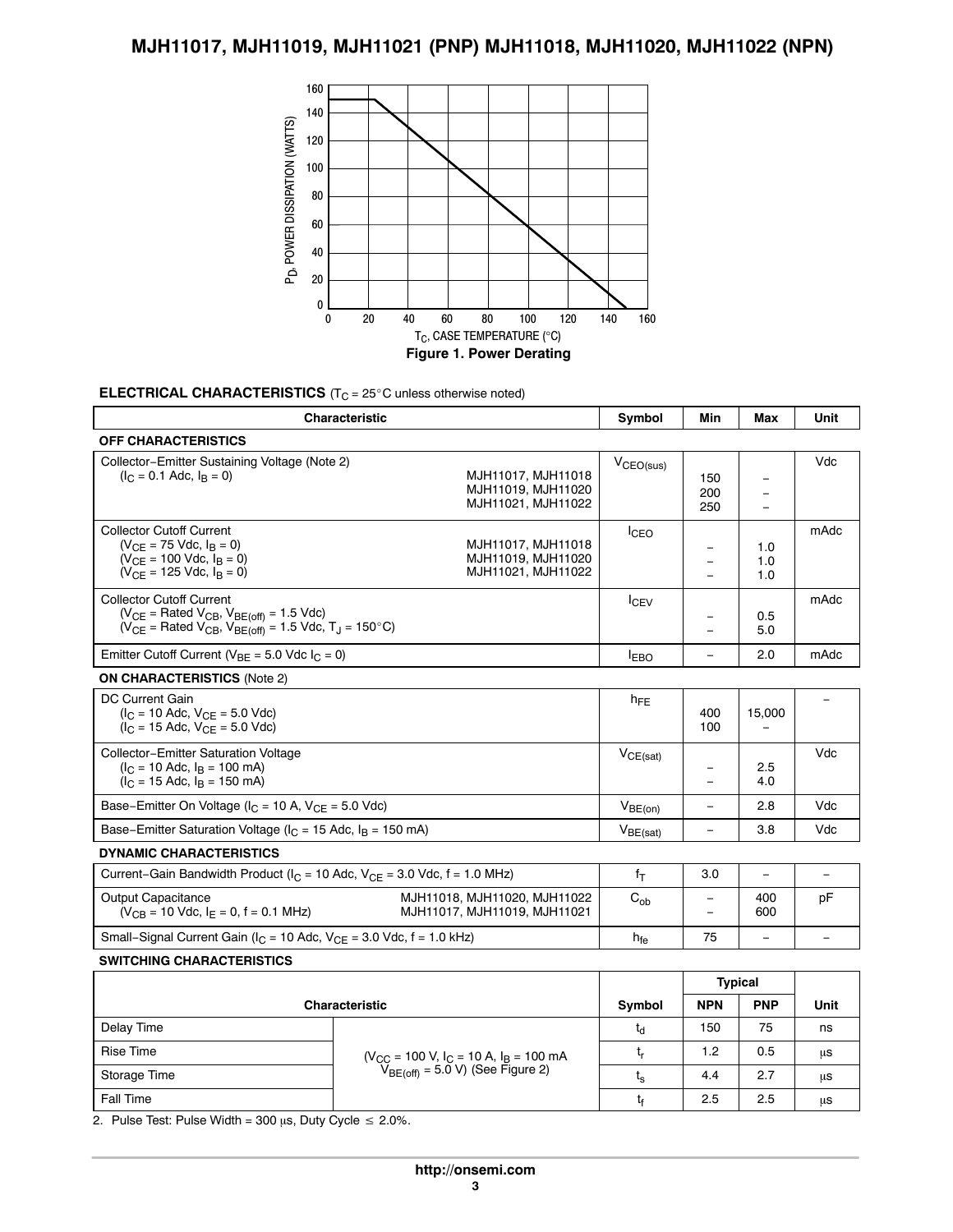

Duty Cycle = 1.0%

For NPN test circuit, reverse diode and voltage polarities.

**Figure 2. Switching Times Test Circuit**



**Figure 3. Thermal Response**



**Figure 4. Maximum Rated Forward Bias Safe Operating Area (FBSOA)**

### **FORWARD BIAS**

There are two limitations on the power handling ability of a transistor: average junction temperature and second breakdown. Safe operating area curves indicate  $I_C - V_{CE}$ limits of the transistor that must be observed for reliable operation; i.e., the transistor must not be subjected to greater dissipation than the curves indicate. Example, the data of Figure 4 is based on  $T_{J(pk)} = 150^{\circ}$ C; T<sub>C</sub> is

variable depending on conditions. Second breakdown pulse limits are valid for duty cycles to 10% provided  $T_{J(pk)} \le 150^{\circ}$ C.  $T_{J(pk)}$  may be calculated from the data in  $\leq 150^{\circ}$ C. T<sub>J(pk)</sub> may be calculated from the data in Figure 3. At high case temperatures, thermal limitations will reduce the power that can be handled to values less than the limitations imposed by second breakdown.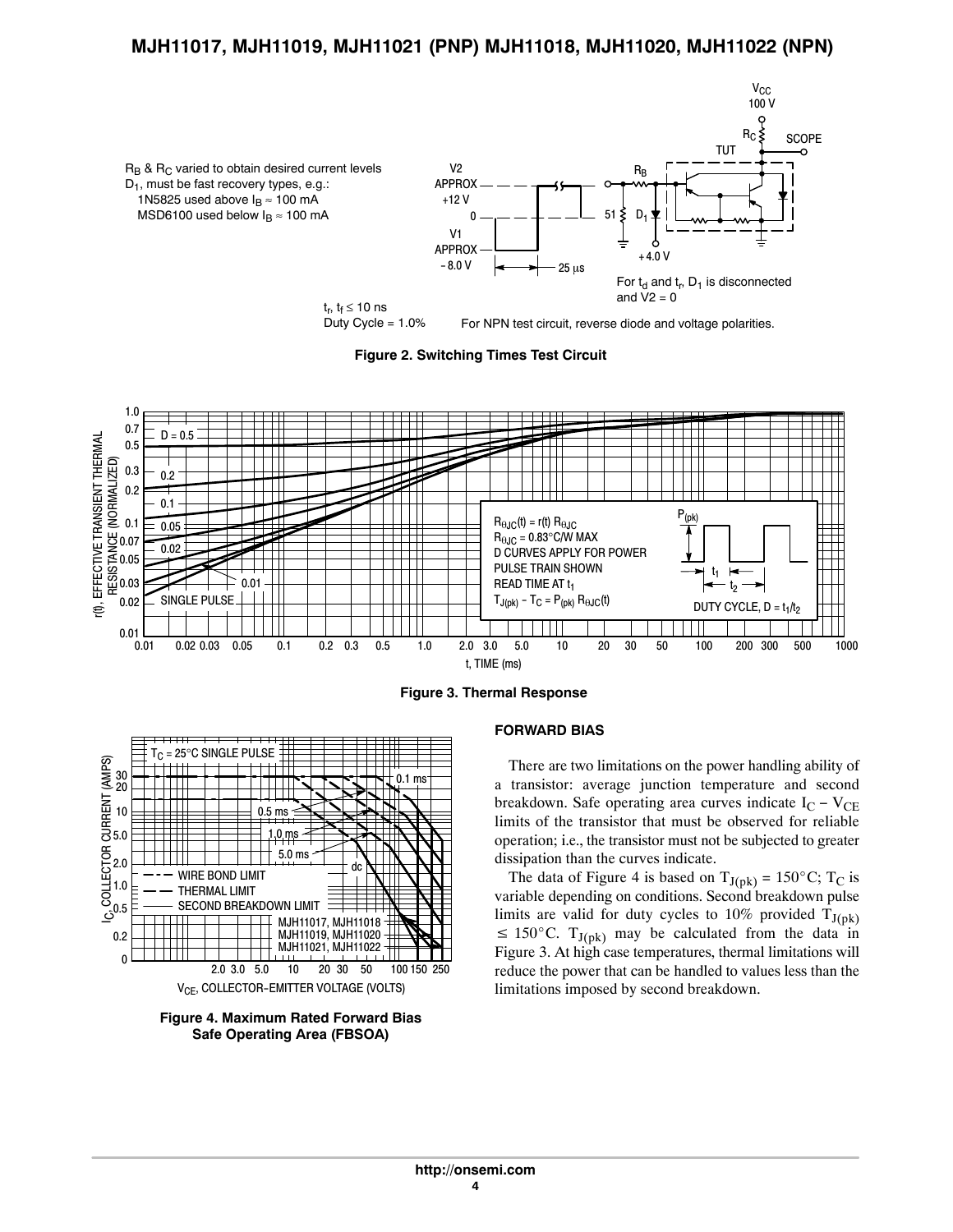

**Figure 5. Maximum Rated Reverse Bias Safe Operating Area (RBSOA)**

### **REVERSE BIAS**

For inductive loads, high voltage and high current must be sustained simultaneously during turn−off, in most cases, with the base to emitter junction reverse biased. Under these conditions the collector voltage must be held to a safe level at or below a specific value of collector current. This can be accomplished by several means such as active clamping, RC snubbing, load line shaping, etc. The safe level for these devices is specified as Reverse Bias Safe Operating Area and represents the voltage−current conditions during reverse biased turn−off. This rating is verified under clamped conditions so that the device is never subjected to an avalanche mode. Figure 5 gives RBSOA characteristics.



**Figure 6. DC Current Gain**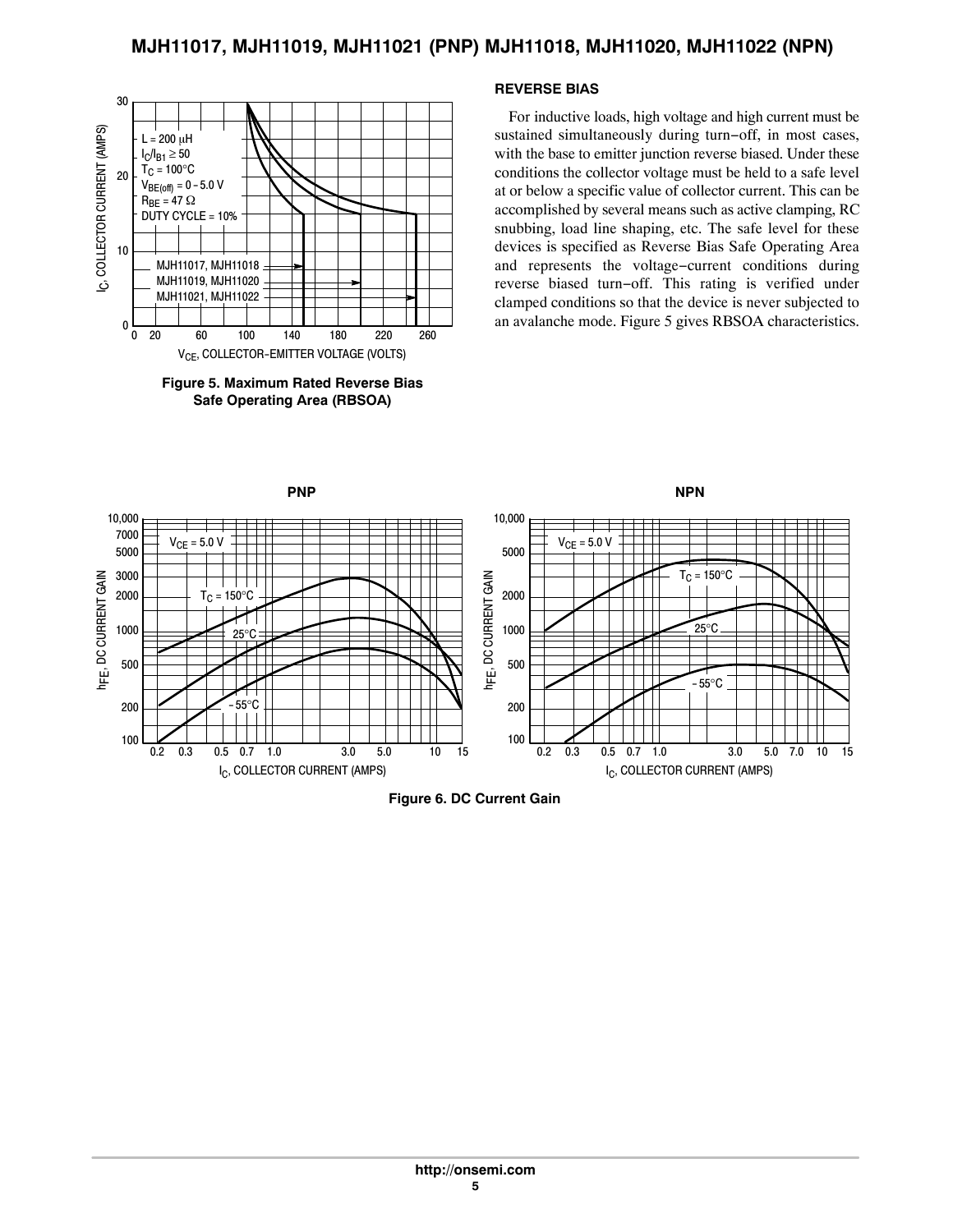

**Figure 7. Collector Saturation Region**







**PNP** NPN



**Figure 9. Darlington Schematic**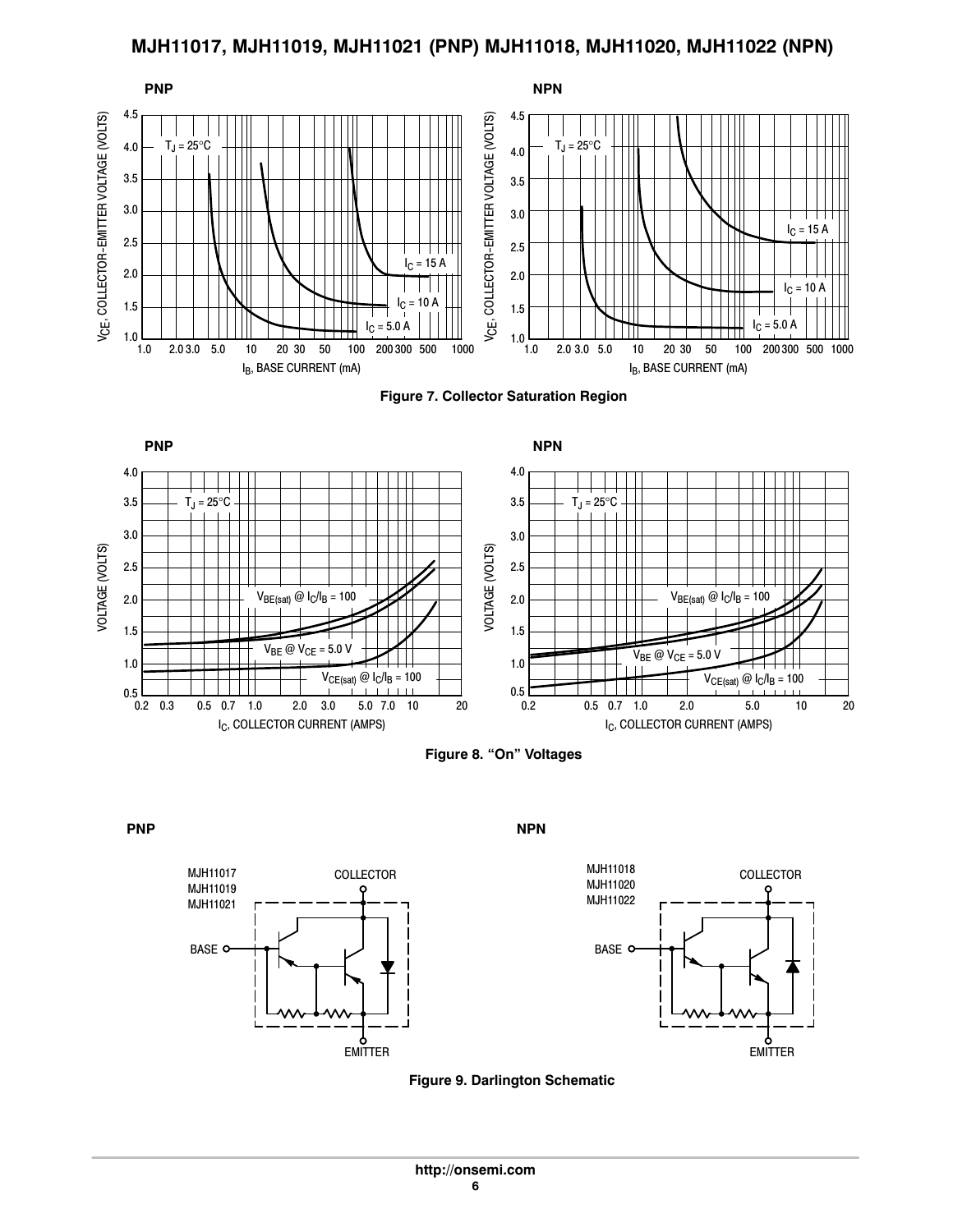# **PACKAGE DIMENSIONS**

**SOT−93 (TO−218)** CASE 340D−02 ISSUE E



NOTES: 1. DIMENSIONING AND TOLERANCING PER ANSI

Y14.5M, 1982. 2. CONTROLLING DIMENSION: MILLIMETER. **<sup>E</sup>**

|     | <b>MILLIMETERS</b> |       | <b>INCHES</b> |           |  |
|-----|--------------------|-------|---------------|-----------|--|
| DIM | MIN                | MAX   | MIN           | MAX       |  |
| A   |                    | 20.35 |               | 0.801     |  |
| B   | 14.70              | 15.20 | 0.579         | 0.598     |  |
| C   | 4.70               | 4.90  | 0.185         | 0.193     |  |
| D   | 1.10               | 1.30  | 0.043         | 0.051     |  |
| E   | 1.17               | 1.37  | 0.046         | 0.054     |  |
| G   | 5.40               | 5.55  | 0.213         | 0.219     |  |
| н   | 2.00               | 3.00  | 0.079         | 0.118     |  |
| J   | 0.50               | 0.78  | 0.020         | 0.031     |  |
| K   | 31.00 REF          |       |               | 1.220 REF |  |
| L   |                    | 16.20 |               | 0.638     |  |
| Q   | 4.00               | 4.10  | 0.158         | 0.161     |  |
| S   | 17.80              | 18.20 | 0.701         | 0.717     |  |
| U   | 4.00 REF           |       | 0.157 REF     |           |  |
| V   | 1.75 REF           |       |               | 0.069     |  |

STYLE 1: PIN 1. BASE 2. COLLECTOR 3. EMITTER<br>4. COLLECTO

COLLECTOR

**TO−247** CASE 340L−02 ISSUE F

![](_page_6_Figure_11.jpeg)

NOTES:

1. DIMENSIONING AND TOLERANCING PER ANSI Y14.5M, 1982.

2. CONTROLLING DIMENSION: MILLIMETER.

|     | MILLIMETERS |       |           | <b>INCHES</b> |  |
|-----|-------------|-------|-----------|---------------|--|
| DIM | MIN         | MAX   | MIN       | MAX           |  |
| Α   | 20.32       | 21.08 | 0.800     | 8.30          |  |
| B   | 15.75       | 16.26 | 0.620     | 0.640         |  |
| Ċ   | 4.70        | 5.30  | 0.185     | 0.209         |  |
| D   | 1.00        | 1.40  | 0.040     | 0.055         |  |
| E   | 1.90        | 2.60  | 0.075     | 0.102         |  |
| F   | 1.65        | 2.13  | 0.065     | 0.084         |  |
| G   | 5.45 BSC    |       | 0.215 BSC |               |  |
| н   | 1.50        | 2.49  | 0.059     | 0.098         |  |
| J   | 0.40        | 0.80  | 0.016     | 0.031         |  |
| K   | 19.81       | 20.83 | 0.780     | 0.820         |  |
| L   | 5.40        | 6.20  | 0.212     | 0.244         |  |
| N   | 4.32        | 5.49  | 0.170     | 0.216         |  |
| P   |             | 4.50  |           | 0.177         |  |
| Q   | 3.55        | 3.65  | 0.140     | 0.144         |  |
| U   | 6.15 BSC    |       |           | 0.242 BSC     |  |
| W   | 2.87        | 3.12  | 0.113     | 0.123         |  |

STYLE 3: PIN 1. BASE 2. COLLECTOR 3. EMITTER 4. COLLECTOR